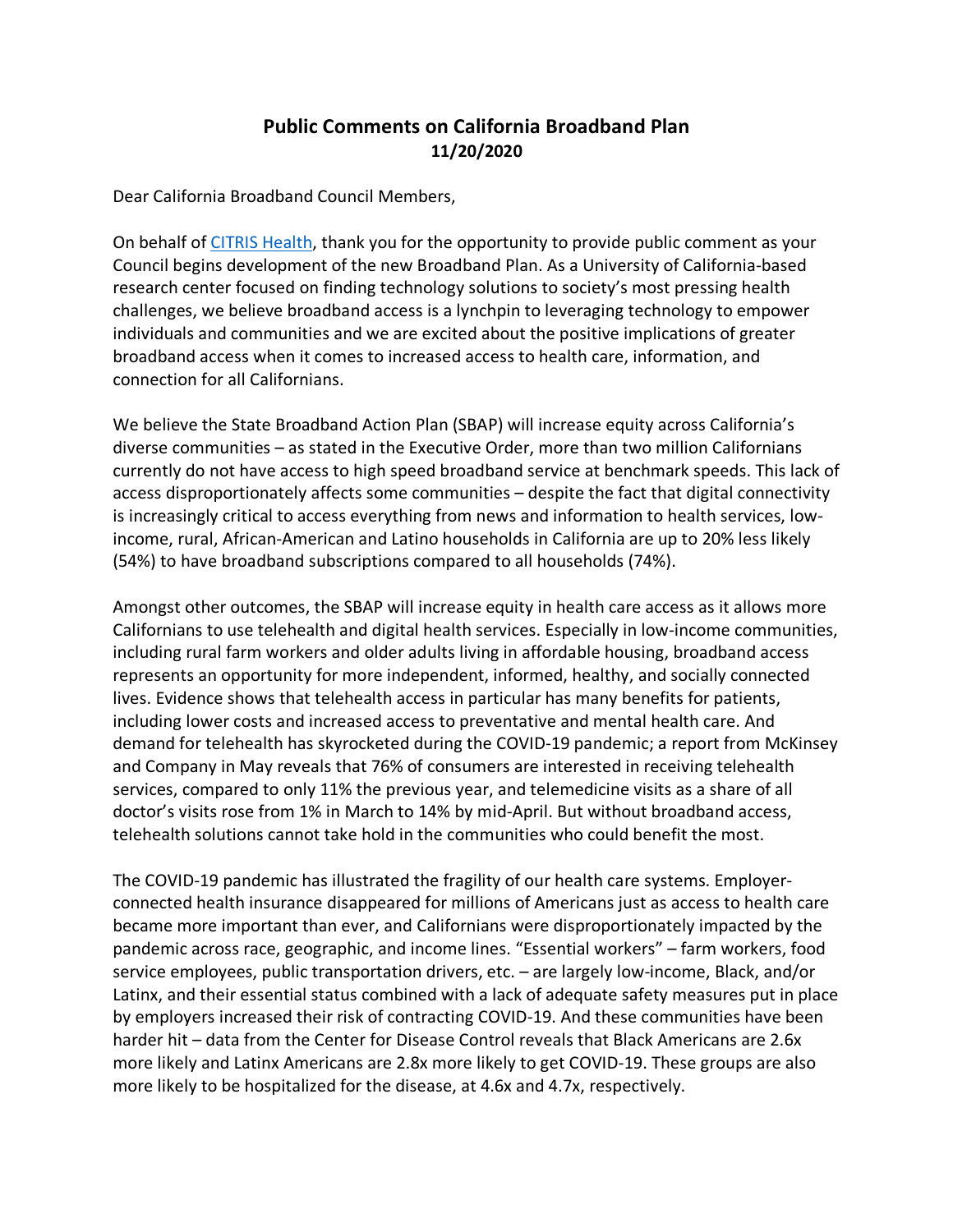In light of the pandemic, CITRIS Health has launched two pilot projects to support some of our most underserved communities with access to the care they need: low income older adults in affordable housing, and rural immigrant farm workers.

Lighthouse for Older Adults, a public-private partnership led by University of California researchers and technologists at CITRIS and the Banatao Institute, aims to improve health and well-being by providing older adults with digital connectivity and telehealth technology so they can access the information, health services, and social connection they need. The COVID-19 pandemic has worsened the health, safety, and wellness conditions of older adults, and affordable housing communities represent a critical opportunity to introduce broadbandenabled care and community services.

Lighthouse will develop and deploy a technology-enabled ecosystem to promote health and well-being that can serve as a model for replication. The program will include high-speed internet access, digital hardware and software, telehealth technology, and community-based, peer-to-peer digital literacy training in California affordable housing communities. In partnership with CDW Healthcare, Decimal.health, Build Healthy Places Network, and the Healthy Aging in a Digital World initiative at UC Davis Health, Lighthouse will address the two largest barriers to the successful adoption of telehealth and other technology tools: internet infrastructure and effective digital skills training.

The Lighthouse pilot program will serve more than 300 older adults in six communities in Northern and Southern California operated by Front Porch and Eskaton, nonprofit senior living providers that manage a combined portfolio of 38 affordable housing communities. Upon the successful implementation at these pilot sites, Lighthouse aims to then expand to additional affordable housing communities. With an emphasis on robust evaluation and program refinement, Lighthouse will develop a strategy for replication and scaling for California and to other parts of the country.

ACTIVATE, a public-private partnership also led by CITRIS, aims to improve health and wellbeing by connecting rural residents in California's Central Valley with telehealth and digital health technology and the skills and tools they need to receive quality care. Through the expansion of telehealth services in community health centers, ACTIVATE is focused on reaching underserved and unserved individuals, with an emphasis on farmworkers and other at-risk groups. Our goal with these pilot projects is to empower the communities we serve to manage their own health care and improve their health and well-being, and to demonstrate programs that are sustainable and scalable across California and, ultimately, nationwide. To successfully scale these kinds of programs, access to broadband is a critical foundation.

We applaud and support the Governor and the California Broadband Council for your vision to deploy high speed broadband connectivity to communities. Indeed, some of the resources that the Governor's executive order brings to bear already exist and can be leveraged for a more coordinated effort for a more digitally inclusive California. The California Advanced Services Fund managed by the CPUC is an important example of how state funds can be used to bridge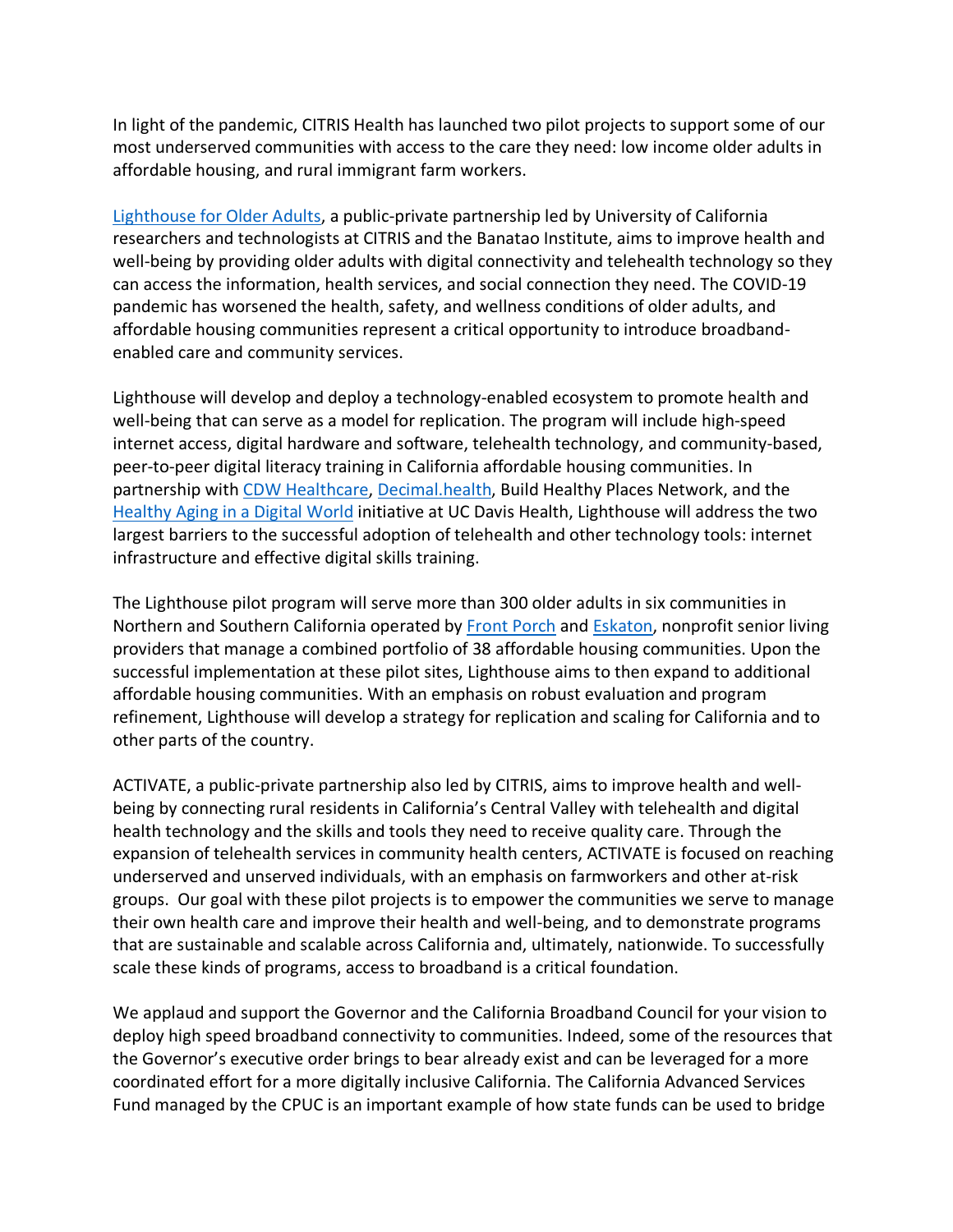the digital divide through broadband deployment, access, and adoption; however, when it comes to improving access, adoption, and affordability to residents living in affordable housing communities, the CASF Infrastructure Grant falls short of providing the funding necessary to deploy advanced infrastructure by limiting opportunities based on its definition of "unserved" and "underserved". The grant program's restrictions against underserved populations leaves out many communities in urban and densely populated areas and misses the opportunity for property managers and developers of these communities to provide their residents with the opportunity to benefit from broadband.

Broadband adoption is another critical factor in the deployment of technologies. We have seen time and time again that when equipment and other resources are poured into a community without sustained training and support, initiatives with good intentions that don't figure in the "high touch" approach with community involvement and involvement of all stakeholders tend to fail. Finally, it should be noted that providing universal access to broadband creates a major opportunity to improve economic development and address health equity for all Californians. For in addition to providing broadband to all,underserved populations will be empowered to enter or re-enter the workforce with enhanced digital literacy and enhanced access tohealthcare.

## Our long-standing work to address access to technology and learnings from our current projects provide the basis for the following recommendations to the SBAP:

- I. Technical recommendations from the Lighthouse broadband committee and companies involved in that pilot.
- II. Incentives the Department of Housing might consider including in affordable housing guidelines/requirements from a broadband perspective, Including the ability to access community reserves to support broadband infrastructure, devices and adoption.
- III. Incentives and recommendations for the Department of Housing to consider when it comes to implementing guidelines for increasing broadband access in both rural and urban areas.
- IV. Expand the definition of populations targeted in California Public Utilities Commission's California Advanced Services Fund and other funding opportunities to support the broadband infrastructure needs of "underserved" individuals and communities, especially to residents living in publicly subsidized and other affordable housing communities.
- V. Sufficiently fund adoption strategies that include adequate user training (including multi-lingual training), technical support, and community involvement.

In conclusion, we thank the Council for your request for public comment and look forward to collaborating on this issue in the weeks and months to come.

Please direct any questions to: Dr. David Lindeman Dr. Gale Berkowitz